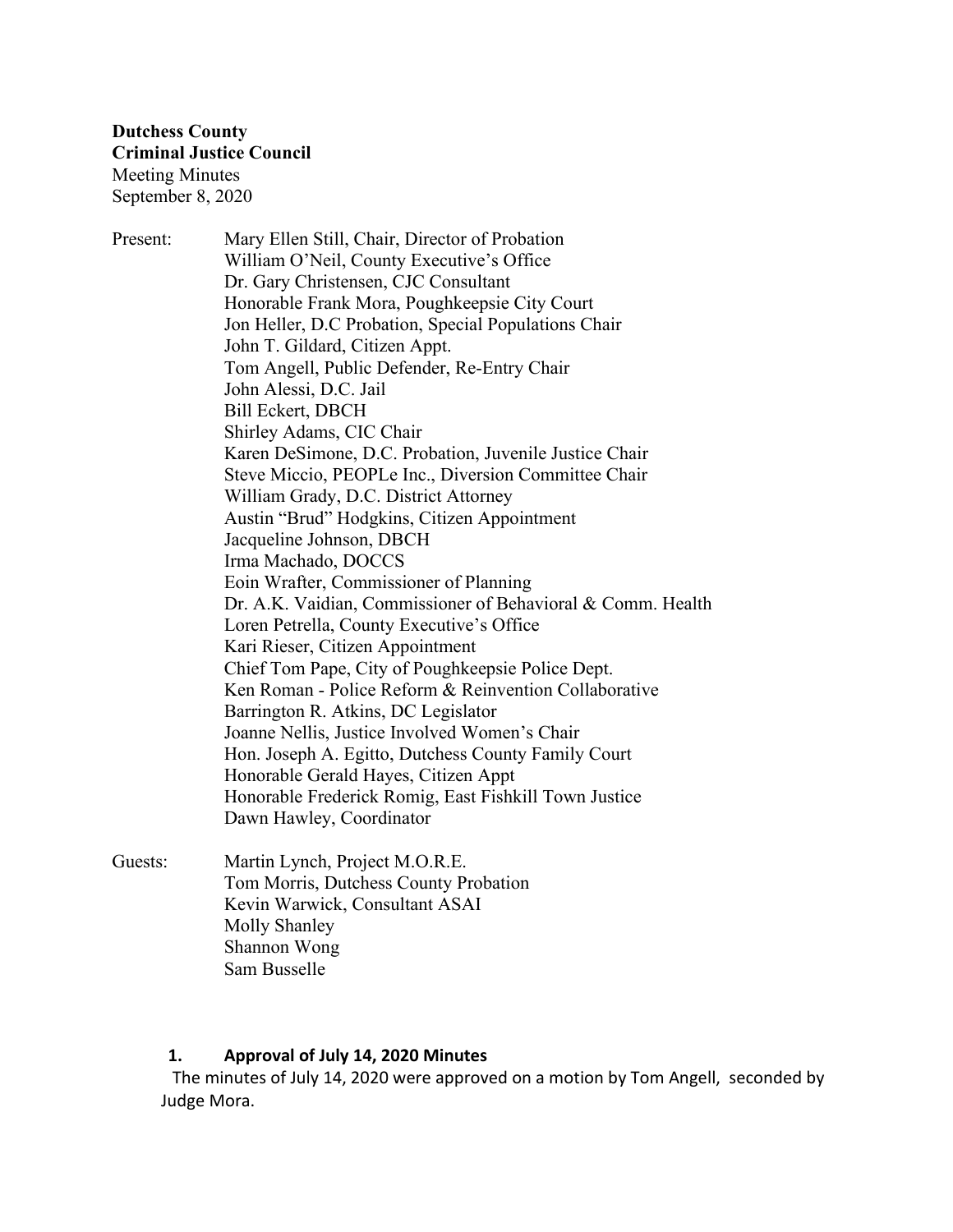**2. Police Reform & Reinvention Collaborative Update**—Ken Roman Ken reported the mayors, supervisors and chiefs meeting took place last week. The meeting was productive and there was a lot of discussion about next steps. Jody Miller will schedule the meetings which are listed on the county's website. Ken said he thinks that there is a better understanding of the fact that we are not issuing mandates to agencies. Each municipality will tailor ideas to their own community. Ken said there were a number of creative ideas discussed.

There was a community stakeholders meeting the same afternoon. Ken said there was open, honest conversation from a lot of people who had experiences with law enforcement. One topic that came up frequently is community policing. It meant different things to different people. The City of Poughkeepsie Police Department has been a leader in implementing this concept. One gentleman noted that it would be nice to see police officers interact as members of the community.

Next Thursday, the topic will focus on professionalization. Chief Pape was asked questions about the programs he has been working on and the trainings for procedural justice and implicit bias. Ken said that he had the privilege of attending both trainings and they were very powerful. We are endeavoring to schedule these trainings for every police officer in Dutchess County. The County Executive has offered to help with the process by offsetting the cost of the trainers. Each department will have to pay for their own officers, however. We are fortunate to have several certified trainers in the county.

De-escalation training was discussed. CIT, which most officers have received, covers most of the requirements for de-escalation training. Some municipalities may decide to obtain their own or additional de-escalation training. The goal is not to mandate one particular type of training, but provide municipalities with the tools they need to comply with the executive order. The County Executive is committed to continuing the stakeholders group after the executive order is satisfied. Tom Angell said that his office is prepared to send staff to assist municipalities as needed. Mary Ellen thanked Ken for the update.

# **3. Jail/ATI Report**—Lt. John Alessi and Mary Ellen Still

The statistics were emailed. The August ATI numbers were not yet ready, but July stats were included. Mary Ellen noted that, as predicted, admissions to the jail showed an increase over the past few months.

# **4. Planning and Research Update**--Dr. Gary Christensen

Gary has been reviewing the impact of bail reform and reform to bail reform on the jail population. Post-bail reform, our average daily population was in the 180 to 200 range, but covid reduced it further to the 130-140 range. We continue to monitor the population by misdemeanor, violent felony, non-violent felony and violation offenses. We are looking at both sentenced and pretrial. With the assistance of the QA group, we are reviewing RESTART recidivism for a population of about 400 people. Gary said they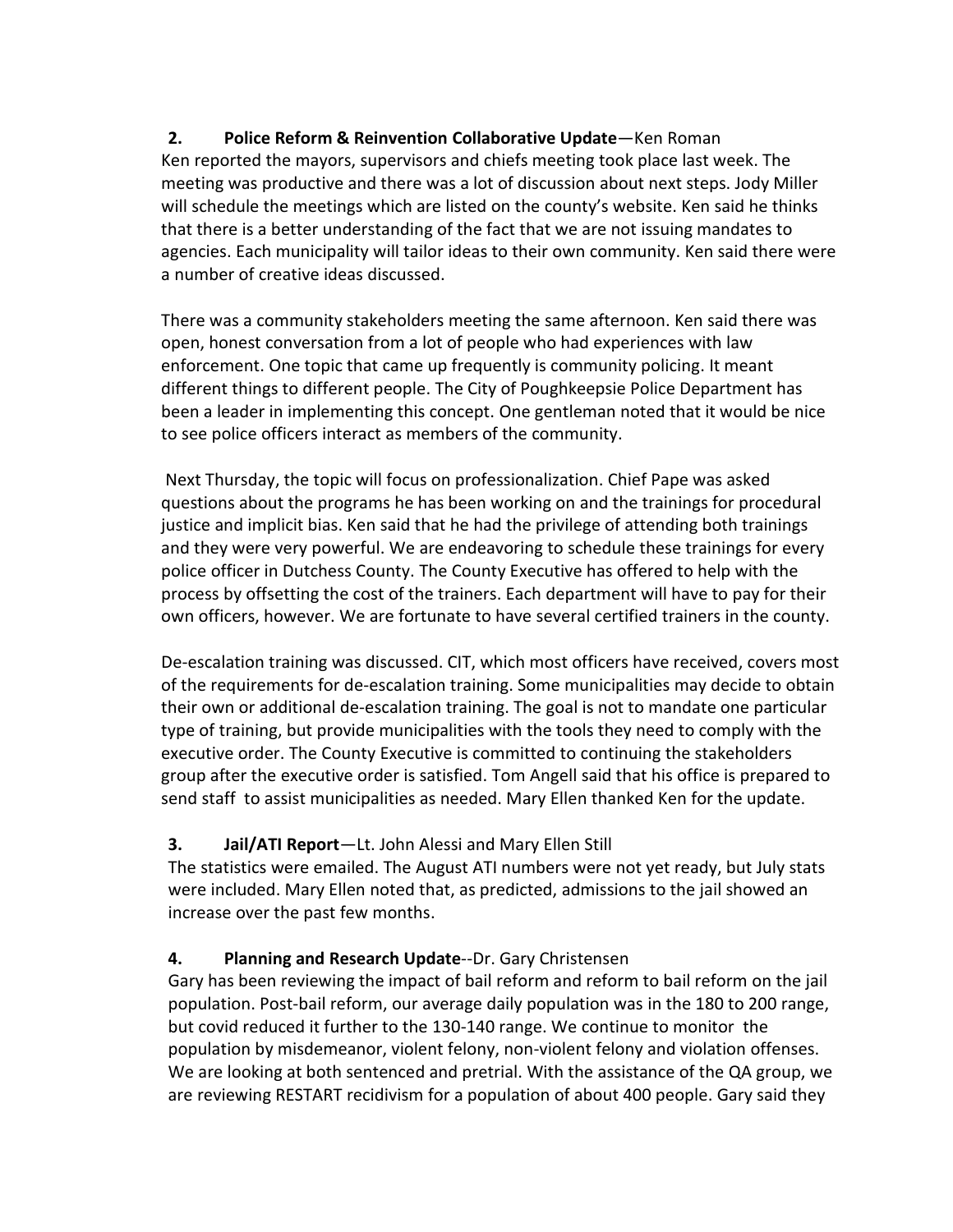are also working with the MAT treatment group to understand the impact of MAT on recidivism.

#### **5. Committee Reports**:

#### **RTA—Hon. Joseph Egitto**

Judge Egitto said that 90–95% of cases that are originating as Adolescent Offenders (AOs) from Youth Part are coming to Family Court. Most of them are 17 year-olds and are serious cases. We continue to have a serious problem finding secure beds for youth. There have been several meetings about this topic. One meeting involved representatives from OCFS. Youth going to locations such as Rochester and Buffalo hampers the ability of their attorneys and families to have contact. They are supposed to have virtual access, but there are often problems with that. Woodfield in Westchester County has always accommodated us, but recently issues with their pods has hindered that availability. John Gildard asked if we could get a report that indicates where youth are located. DCSO has a report and the judge will inquire if it can be made available. There will be another RTA meeting scheduled soon.

#### **Juvenile Justice—Karen DeSimone**

Karen reported that the Juvenile Justice Committee began meeting again on July 23. At each meeting they survey service providers for a status update. They had a Path to Promise and RTA update. There is concern about the lack of structure for youth when schools are not in normal session. The next meeting will be on September 24.

#### **Centralized Arraignment—Hon. Jerry Hayes**

Judge Hayes reported that they have requested information from the jail administration about the feasibility of Centralized Arraignment in the current jail. They also had an informal poll of magistrates regarding their support for centralized arraignment. They are waiting for responses. The attorney for the Administrative Judge asked for a specific count of where judges stand on the issue. Judge Hayes feels they will be in favor of it, but the details will need to be worked out with the jail administration as well as the Administrative Judge. Tom Angell offered his assistance in setting up a virtual meeting if that would be helpful.

#### **Re-Entry—Tom Angell and Irma Machado**

Tom reported they met on August 20. Kent Goldwire, a SUNY Professor who oversees the University's Center for Academic and Work Force Development, spoke at the meeting. They focus on helping people who have not been part of the traditional educational system to get employment skills and training. They have a particular interest in the re-entry population.

Tom reported that Exodus, our primary agency for parole re-entry services in Dutchess County, has received permission from the City of Poughkeepsie to house people at their building on Cannon Street. Once this comes to fruition, this will be the second re-entry house for people coming out of prison. We continue to work with CHI, who runs the re-entry house on Hamilton Street. Jon Heller has been very helpful in getting the MRT program functioning at Exodus. There has been discussion between Exodus, Dutchess Community College and Vassar College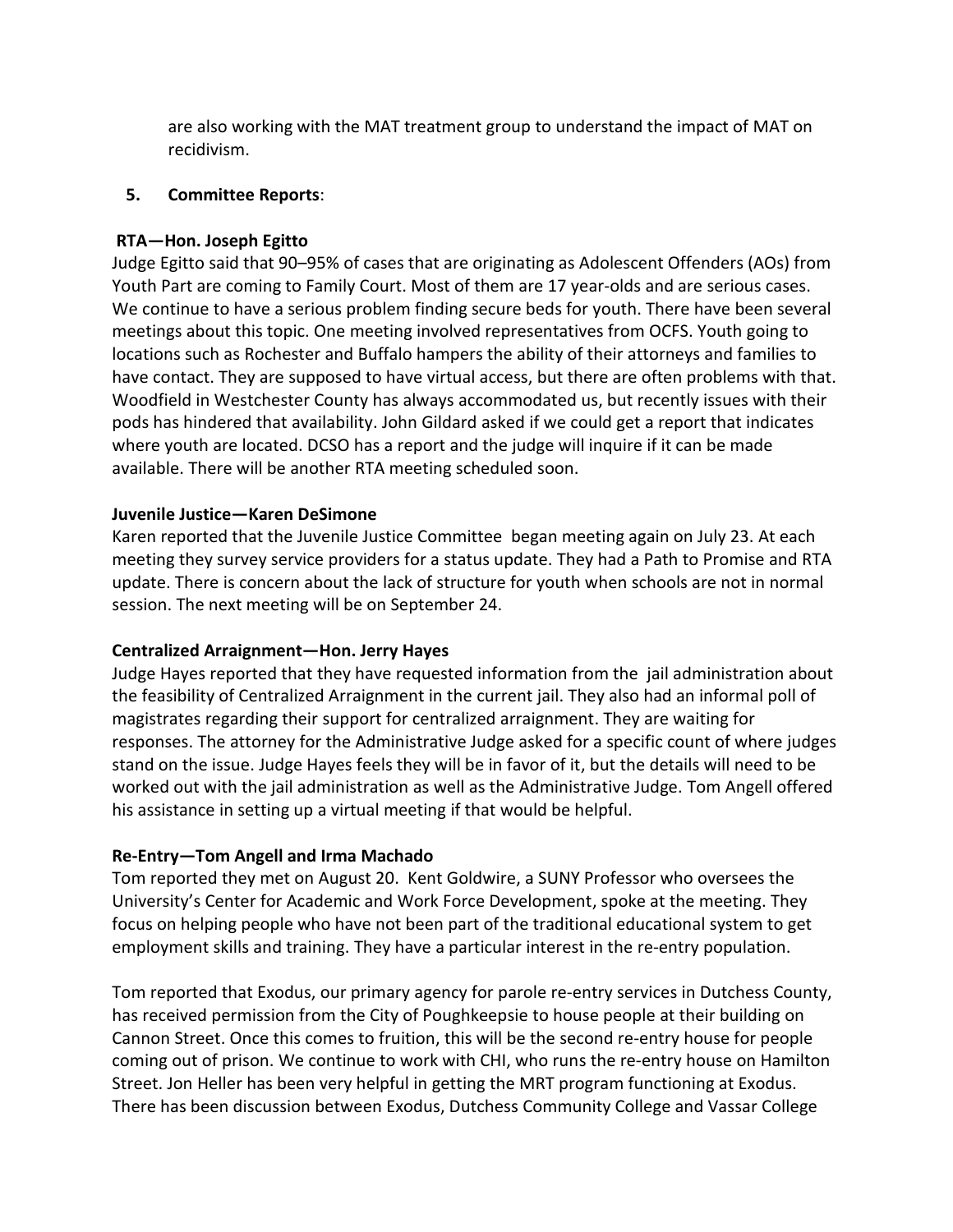about holding some college classes at their center on Cannon Street. The next meeting of the Re-Entry Task Force is scheduled for October 15 at 2:00 p.m. Tom is planning to have Molly Shanley as the presenter.

### **CIC—Shirley Adams**

Shirley reported that Bill Eckert reached out to CIC to talk about ways they can work together for collective outreach to the community. Bill is part of COSSAP (Comprehensive Opioid, Stimulant and Substance Abuse Program). There are several subcommittees and a steering committee of COSSAP. Shirley said they have been invited to the next meeting of the Opioid Task Force on October 16. Bill Eckert added that data sharing and building community coalitions are part of COSSAP's goals.

#### **Diversion—Steve Miccio**

Steve reported that there is another CIT training scheduled for October 19–23. There was an academy class in July which graduated 11 students. The CIT International Board is working on a certification process for CIT. We will apply as soon as the application is released.

The Stabilization Center will open to the public on September 15. Covid safety measures have been instituted.

### **Victims—Kelly Bunt**

Kelly was unable to attend the meeting. Mary Ellen read an update for Kelly. They are working on a collaboration with Marist College. They plan to produce a survey to better understand the impact of covid on victims and survivors and the agencies that serve them. They are looking at what resources might be needed to better respond in the future. They are also looking to see if there were challenges or gaps in services and what was working well. They are creating two surveys, one for service providers and one for recipients. The next meeting will be virtual on Friday, September 11.

# **Justice-Involved Women—Joanne Nellis**

Joanne reported that the committee met in August and again on September 2. They continue to focus on developing a resource guide for women who are being released from incarceration. This is primarily for women being released from our jail but will hopefully be a worthwhile resource guide for women being released from state prison as well. They included information from five surrounding counties. A Vassar College intern is helping to update the information. . Joanne said we also plan to continue our collaboration with Marist College which is currently on hold due to covid. The next meeting will be in late October.

# **Special Populations—Jon Heller**

Jon reported that they met on July 20 and August 24. At the July 20 meeting, they had an update on RESTART Quality Assurance. They are recommending and facilitating Interactive Journaling for non-RESTART inmates in the jail.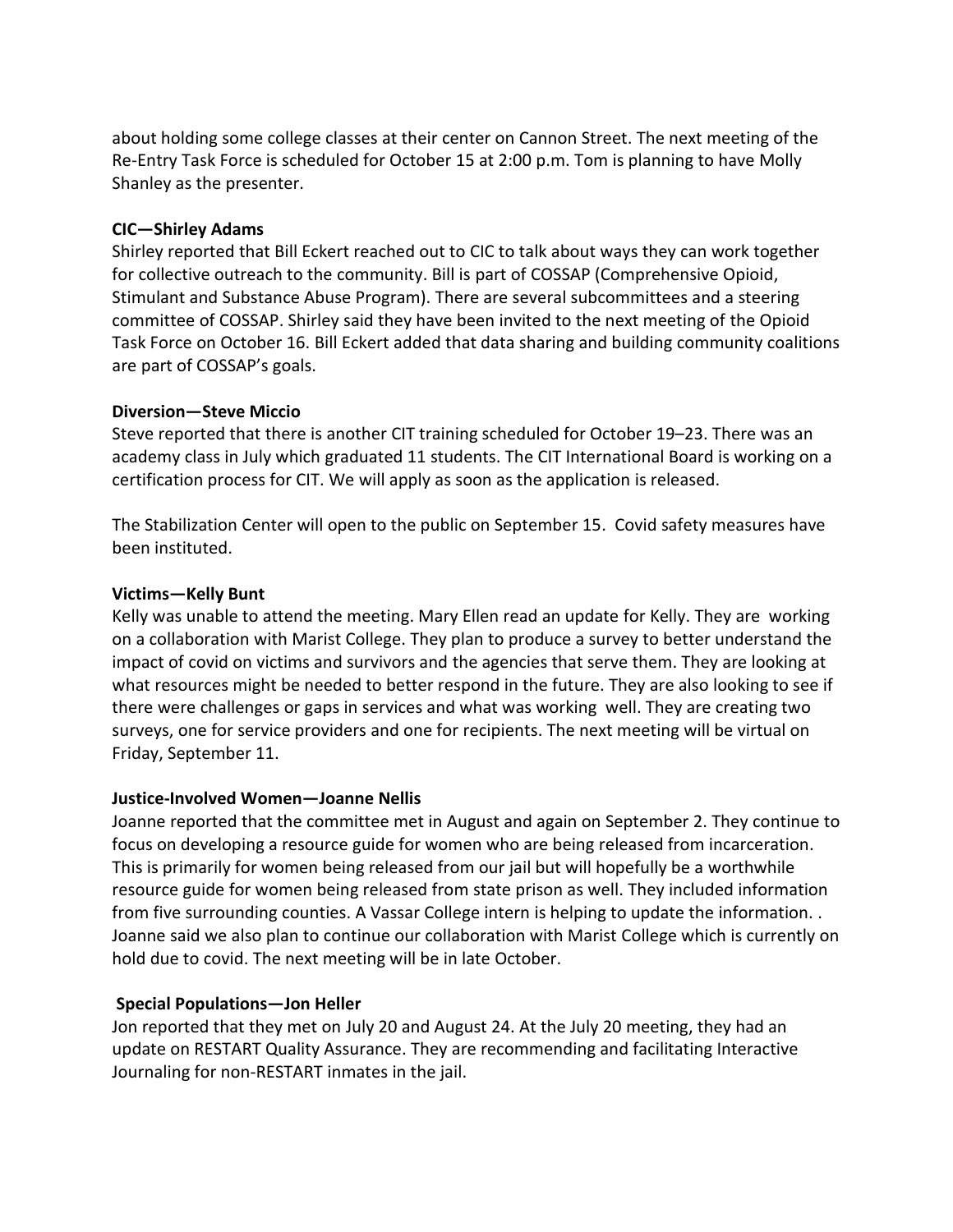RESTART was restarted on June 29 and stopped on July 1 due to a positive covid inmate. It was started again on July 20 with two staff at a time. They have smaller groups to maintain social distancing. Project M.O.R.E.'s Women's Center resumed in-person intakes on July 27. The RESTART resource packet will be added to the Dutchess County Jail's website when it is completed. MRT groups resumed by all providers using a combination of remote, in-person and hybrid contacts.

A MAT update was given. The subcommittee met on July 14 to discuss induction. New regulations as a result of covid were discussed. Dr Ramsey offered any resources necessary to help us begin induction. Induction of buprenorphine will begin on October 1.

At the August 24 meeting, we had an update from Jenna Sarvis on IPVI. They have six level A offenders identified. The Office of Violence Against Women under the Department of Justice eliminated all funding for the IPVI grants nationwide. Jenna is attempting to secure funding from other resources.

The Women's subcommittee is making progress on the resource guide. The RESTART Women's subcommittee was successful in organizing space and time at the Women's Center for recent RESTART alumni who continue to need resources in the community. The site will be staffed by RESTART staff under an arrangement with Project M.O.R.E.

RESTART update – There are currently 32 groups in operation in the jail. We can accommodate 25 men and all the women who are currently in the jail. RESTART is continuing to provide individual sessions as well as groups. When there is more space available, we can include Interactive Journaling. RESTART is also conducting 75-100 contacts per week in the community.

Gary and Mary Ellen reported that 90% of Transitional Housing residents admitted in 2019 were still engaged in treatment well after their release. The next meeting is September 21.

# **6. Old Business—Update on JTC—Bill O'Neil**

Bill reported that the bids came in for the JTC a couple of weeks ago. Bill said that we received six bids from large construction companies with the lowest bid from Pike Corporation. They were the construction managers on the LEC project. Their bid came in at \$110 million for the base product which is well below the \$126 million we have available in our remaining budget. The contract will be finalized this week and we hope to start construction by the end of the month.

Juvenile stats—Mary Ellen said that at our last meeting Legislator Edwards asked about statistics regarding juveniles. For the first half of the year, there were 19 misdemeanor Appearance Tickets for the under 16 group and 27 for 16 and 17 year-olds for a total of 46 misdemeanor Appearance Tickets. We had five felonies for the under 16 group and 14 Appearance Tickets for 16 and 17 year-olds for a total of 19 cases. For under 16, 13 youth were charged with property offenses; 22 property offense were charged to the 16-17 year-olds for a total of 35. The under 16 year-old group had one violent offense and the 16-17 year-old group